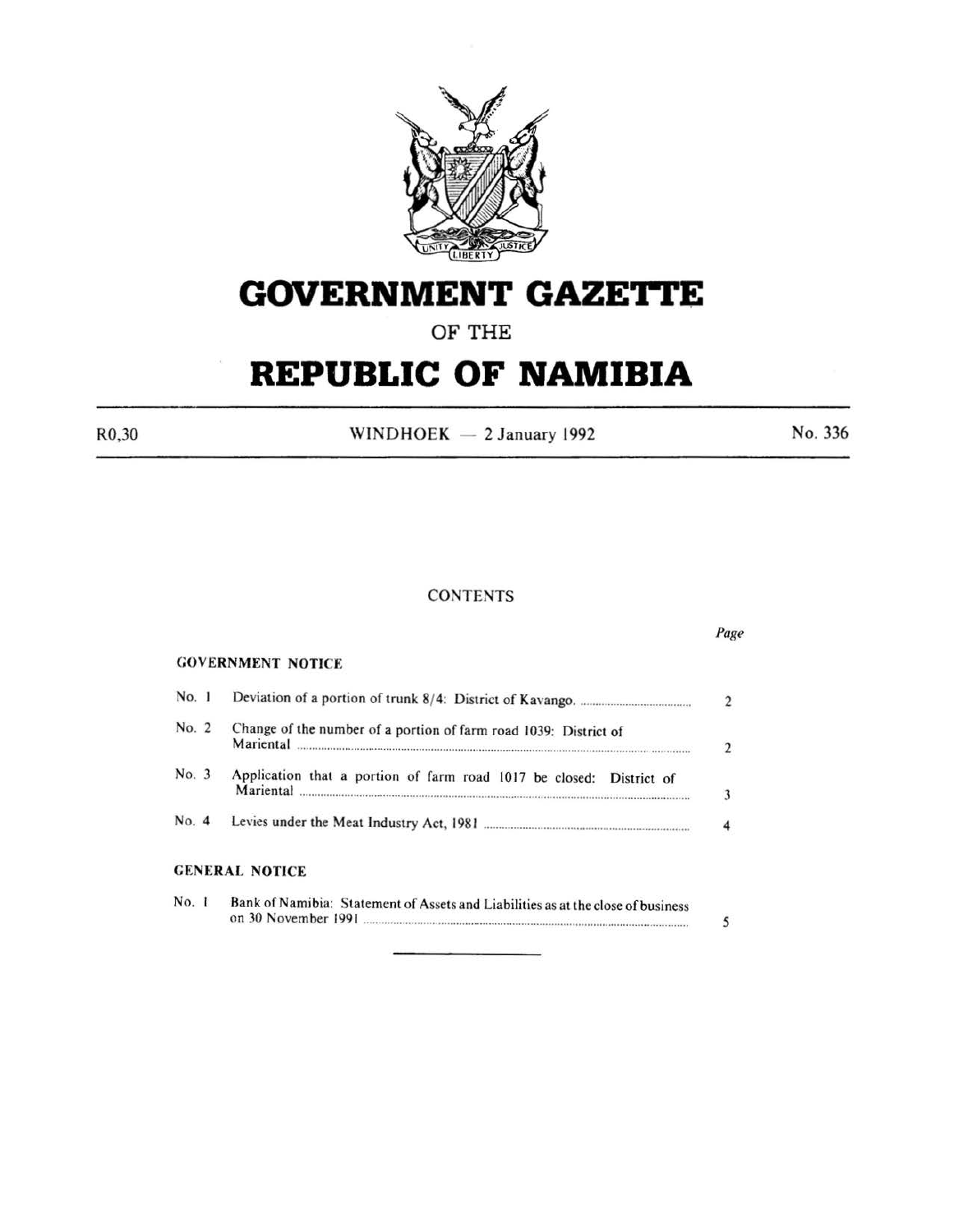# **Government Notices**

#### **MINISTRY OF WORKS, TRANSPORT AND COMMUNICATION**

No. I

1992

## DEVIATION OF A PORTION OF TRUNK ROAD 8/4: DISTRICT OF KAVANGO

In terms of section 22(2) of the Roads Ordinance, 1972 (Ordinance 17 of 1972), it is hereby known that the President has under section 22(1)(c) of the said Ordinance, in the district of Kavango, deviated the portion of trunk road  $8/4$  described in paragraph (a) of the Schedule and shown on sketch-map P1479 by the symbols A-B-C, from the route so described and shown, to the route described in paragraph (b) of the Schedule and shown on sketch-map Pl479 by the symbols A-Al-C.

The said sketch-map shall at all times lie open to inspection at the office of the Permanent Secretary: Works, Transport and Communication, Windhoek, during normal office hours.

#### SCHEDULE

- (a) From a point (A on sketch-map Pl479) on trunk road 8/4 generally southeastwards across district road 3400 and the Omatako river to a point (B on sketch-map P1479); thence generally eastwards to a point (C on sketch-map Pl479) on trunk road 8/4.
- (b) From a point (A on sketch-map P1479) on trunk road 8/4 generally eastwards to a point (Al on sketch-map P1479); thence generally east-south-eastwards across district road 3400 and the Omatako river to a point  $(C \text{ on sketch-map})$ P1479) on trunk road  $8/4$ .

#### **MINISTRY OF WORKS, TRANSPORT AND COMMUNICATION**

No.2

1992

CHANGE OF THE NUMBER OF A PORTION OF FARM ROAD 1039: DISTRICT OF MARIENTAL

It is hereby made known for general information that the number of the portion of farm road 1039 described in the Schedule and shown on sketch-map P1472 by the symbols A-B, has been changed to farm road 1094.

#### SCHEDULE

From a point (A on sketch-map Pl472) on the common boundary of farm Portion **1**  (Houmoed) of Kraalpan 306 and the farm Leemetford 303 generally north-northwestwards across the common boundary of the last-mentioned farm and Farm 615 to a point (Bon sketch-map P 1472) at the junction of main road 61 and district road 1775 on the last-mentioned farm.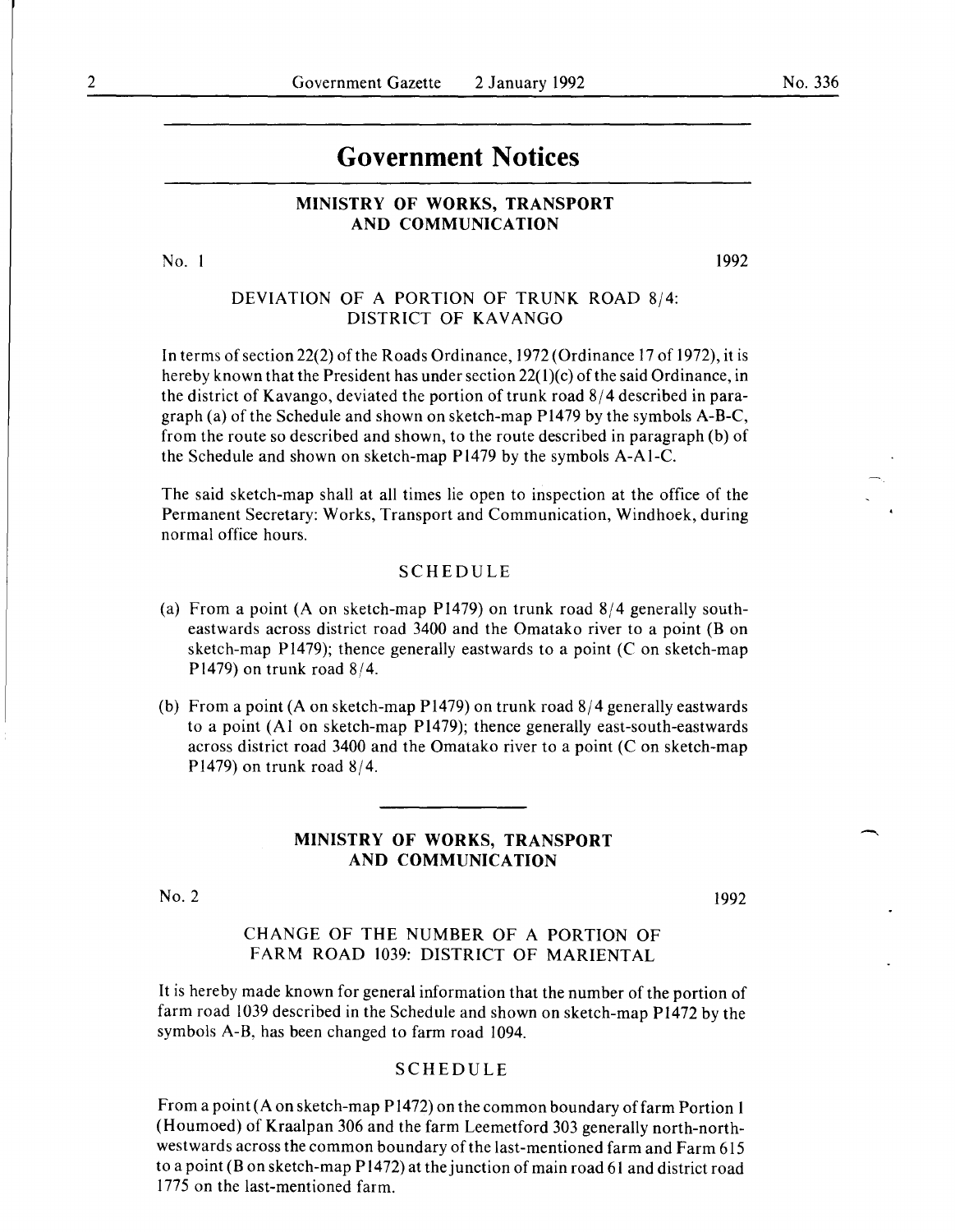#### **MINISTRY OF WORKS, TRANSPORT AND COMMUNICATION**

#### No.3

1992

### APPLICATION THAT A PORTION OF FARM ROAD 1017 BE CLOSED: DISTRICT OF MARIENTAL

In terms of section 16(3) of the Roads Ordinance, 1972 (Ordinance 17 of 1972), it is hereby made known that application has been made to the Chairman of the Roads Board of Mariental that the portion of farm road 1017 described in the Schedule and shown on sketch-map Pl483 by the symbols A-B, be closed.

A copy of this notice and the said sketch-map, being a sketch-map of the area concerned on which the road to which the application refers and other proclaimed, minor and private roads in that area are shown, shall for the full period of thirty days mentioned below lie open to inspection at the offices of the Permanent Secretary: Works, Transport and Communication, Windhoek, and the Roads Superintendent, Mariental, during normal office hours.

Every person having any objection to the above-mentioned application is hereby commanded to lodge his or her objection in writing, with the ground upon which it is based clearly and specifically therein stated, with the Chairman of the Roads Boards, Private Bag 12005, Ausspannplatz, 9000, within a period of thirty days from the date of publication of this notice.

#### **SCHEDULE**

From a point (A on sketch-map Pl483) on the common boundary of the farms Bethel 457 and Pniel 458 generally east-south-eastwards across the last-mentioned farm to a point **(B** on sketch-map Pl483) on district road 1078 on the lastmentioned farm.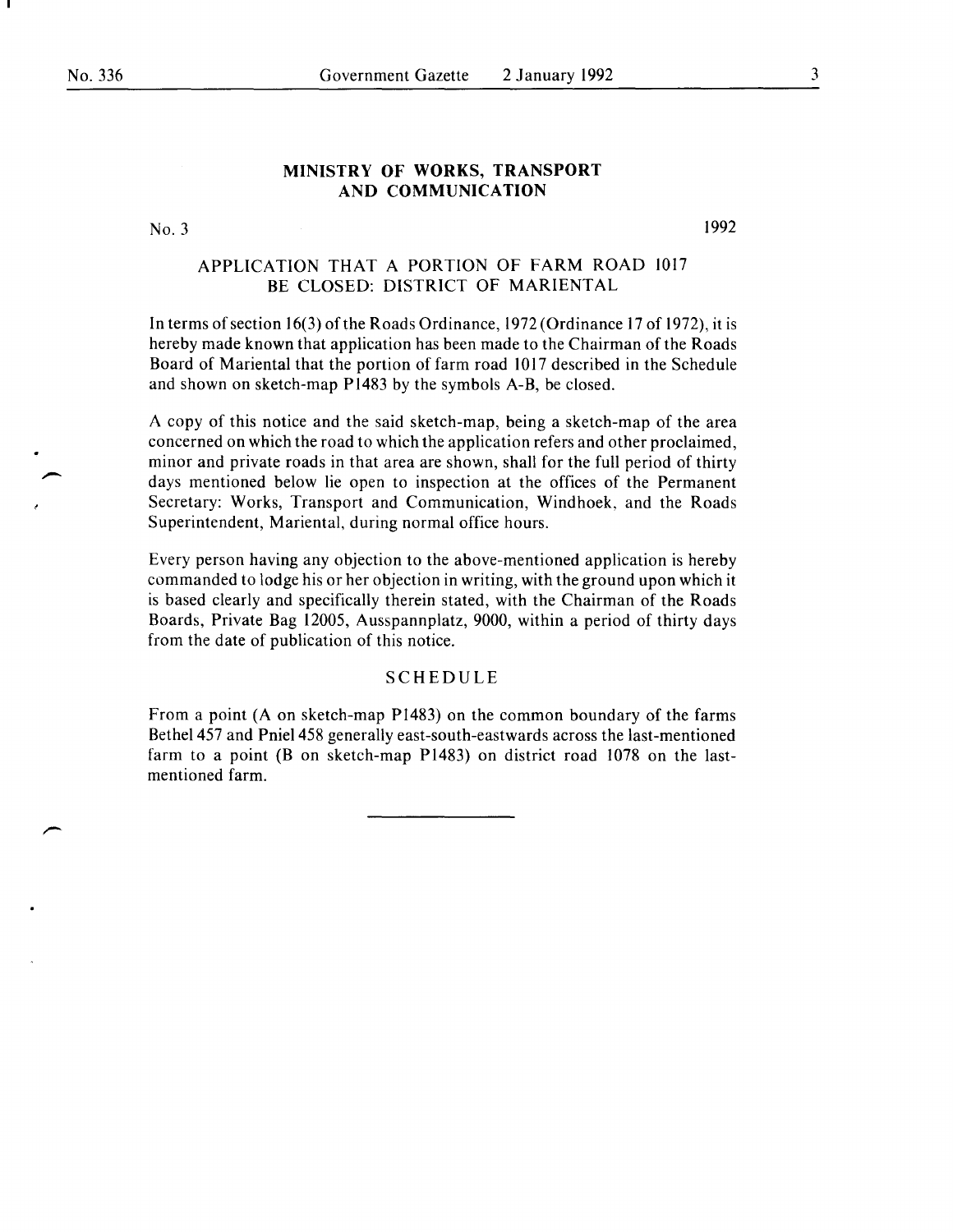#### **MINISTRY OF AGRICULTURE, WATER AND RURAL DEVELOPMENT**

No. 4

1992

#### LEVIES UNDER THE MEAT INDUSTRY ACT, 1981

Under section 17(1) of the Meat Industry Act, 1981 (Act 12 of 1981), and on the recommendation of the South West African Meat Board, I hereby impose with effect from I April 1991 the levies set forth in the Schedule and abolish the levies imposed by Government Notice 198 of 1986, as amended by Government Notices 157 of 1987,79 of 1988,39 of 1989 and AG. 11 of 1990. The purpose for which the special levy is imposed, is likewise set forth in the Schedule.

Minister of Agriculture, Water and Rural Development

Windhoek, 19-12-1991

#### SCHEDULE

## I. GENERAL AND SPECIAL LEVIES

In respect of cattle, sheep, goats and pigs slaughtered in or exported from Namibia for marketing purposes, levies are imposed on the following basis:

Per unit slaughtered or exported:

|                                                            | General Levy                             | Special Levy<br>(Stabilisation Levy) |                           |
|------------------------------------------------------------|------------------------------------------|--------------------------------------|---------------------------|
|                                                            |                                          | Locally<br>slaughtered               | Exported<br>for marketing |
| Cattle (including calves)<br>Sheep or Goats older than one | R5,39                                    | R3,00                                | 11,75                     |
| month<br>Pigs                                              | R <sub>0</sub> ,68<br>R <sub>0</sub> ,97 | R <sub>1</sub> ,78                   | 1,78                      |

#### 2. PURPOSE OF SPECIAL LEVY

The stabilisation levy shall be utilised to stabilise the meat industry in such a manner as the board may determine from time to time with the approval of the Minister.

#### 3. PAYMENT OF LEVIES

The levies referred to in paragraph l shall be paid by all producers slaughtering or exporting livestock except natural persons or *bonafide* farmers who slaughter livestock for their own use.

No. 336